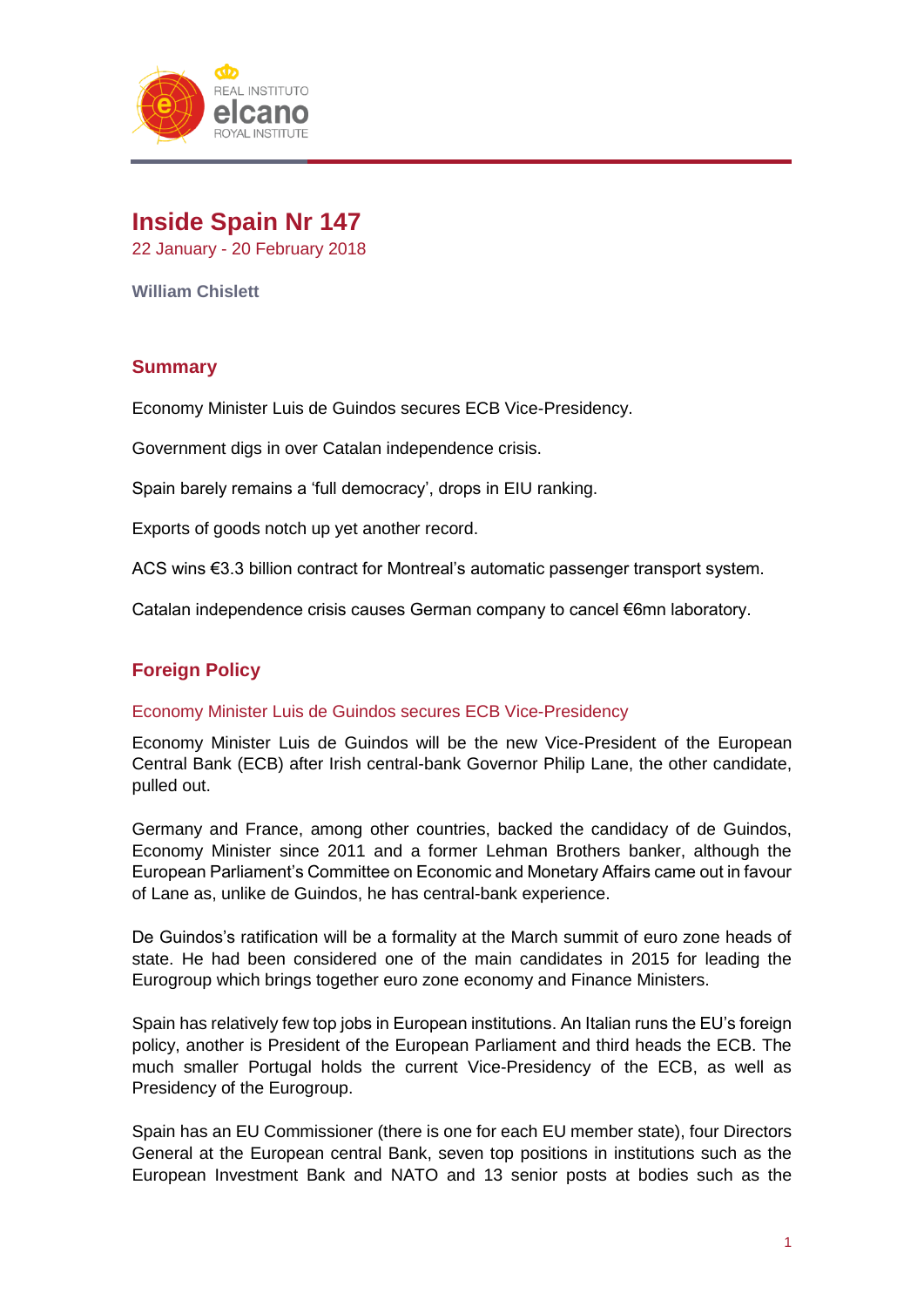European Parliament and areas of the EU bureaucracy in Brussels. Some 8% of civil servants in European institutions are Spanish, slightly more, however, than Germany (see Figure 1).

|         | <b>Number</b> | % of total |
|---------|---------------|------------|
| Belgium | 5,056         | 17.1       |
| Italy   | 3,865         | 13.1       |
| France  | 3,078         | 10.4       |
| Spain   | 2,352         | 8.0        |
| Germany | 2,125         | 7.2        |
| Poland  | 1,428         | 4.8        |
| Greece  | 1,286         | 4.3        |
| Rumania | 1,279         | 4.3        |

### **Figure 1. Officials in European institutions by country**

Source: prepared by *El País*.

### Spain retaliates and expels Venezuela's Ambassador

In a tit-for-tat move, the government expelled Venezuela's Ambassador to Madrid, Mario Isea, after Caracas ordered the expulsion of Spain's Ambassador to Caracas, Jesús Silva Fernández.

President Nicolas Maduro accused Spain of interfering in Venezuela's affairs, saying Prime Minister Mariano Rajoy was taking orders from President Donald Trump. He blames Spain and the US for leading 'international economic sabotage' of Venezuela.

The country's inflation rate was more than 2,600% last year and continues to rise. Basic goods and medicines are in very short supply.

The EU, concerned by human rights violations in Venezuela, unanimously imposed last month a travel ban and froze the assets of seven senior Venezuela officials.

Spain has been at the forefront of seeking ways to initiate a dialogue between Maduro's authoritarian government and the opposition. 'We have led in the EU's efforts to identify effective pressure mechanisms to get effective negotiations [between the government and the opposition] under way in Venezuela', said Alfonso Dastis, Spain's Foreign Minister.

Spain is the favoured European destination for Venezuelans fleeing their country. Close to 10,500 Venezuelans emigrated to Spain in the first half of 2017, according to the latest statistics.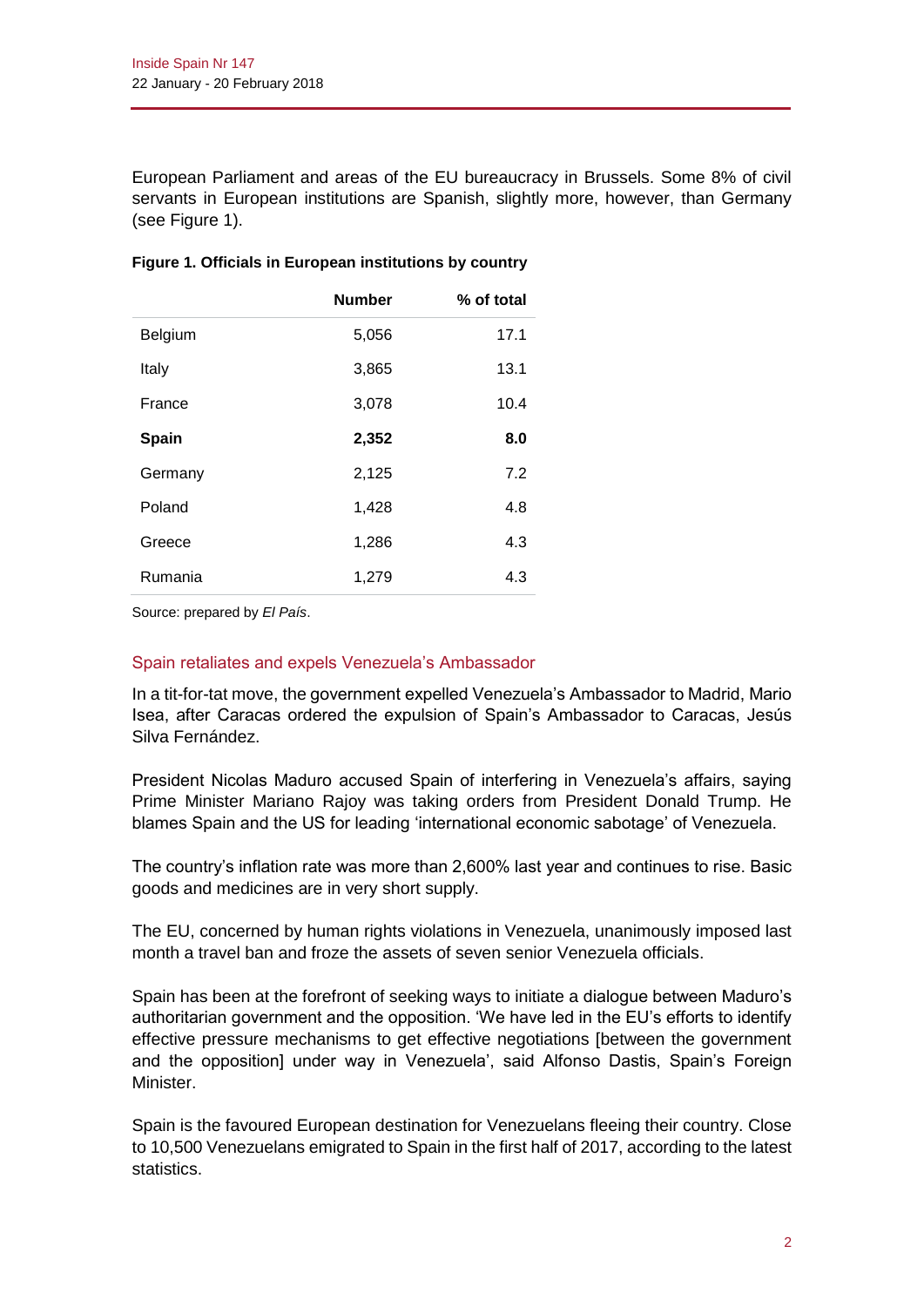The efforts of José Luis Rodríguez Zapatero, Spain's former socialist Prime Minister, along with Dominican President Danilo Medina, to jump-start a dialogue between the government and the opposition broke down after failure to reach a deal on how to organize fair presidential elections in Venezuela (to be held on 22 April). The breakdown augurs a fraudulent election.

Rodríguez Zapatero did play a successful role in the release from a military prison last July of opposition leader Leopoldo López. He was sentenced in 2015 to nearly 14 years in prison for inciting violence during anti-government protests in which three people died and dozens were wounded. He was placed under house arrest.

The Canadian and Brazilian Ambassadors to Caracas were expelled in December, which led these countries to respond in the same way as Spain.

## **Domestic scene**

### Government digs in over Catalan independence crisis

Two months after the election in Catalonia, which gave another victory, albeit a narrower one, to pro-independence parties there are no signs of a government being formed in the region nor an end to direct rule from Madrid imposed after the Catalan parliament unilaterally declared secession from Spain.

Roger Torrent, the parliament's new speaker, insists that Carles Puigdemont, the fugitive Catalan Premier, deposed by the national government after the independence vote last October who then fled to Belgium, should return to office as his Together for Catalonia alliance won the most seats (34) of the three pro-independence parties (70 out of a total of 135) in December's regional election. The liberal and anti-independence Ciudadanos won the most seats (36), giving the opposing camp 57 seats. Torrent postponed the investiture indefinitely.

There is no way Spain's ruling Popular Party, supported by Ciudadanos and the Socialists, will let Puigdemont to return to power. He is wanted on charges of sedition, rebellion and misuse of public funds and would be arrested the moment he sets foot in Spain. Furthermore, he is still set on a pro-independence course.

Having campaigned in the election from afar, Puigdemont wants to return to effective power while still in what he claims is a self-imposed exile and allow someone who does not face legal action to be a 'symbolic' Premier of Catalonia.

The government and the Constitutional Court will not allow him to be sworn in from abroad. This had led some of his allies to say that Puigdemont should stand down and make way for someone else, as this might force Madrid to end direct rule and return Catalonia's devolved powers.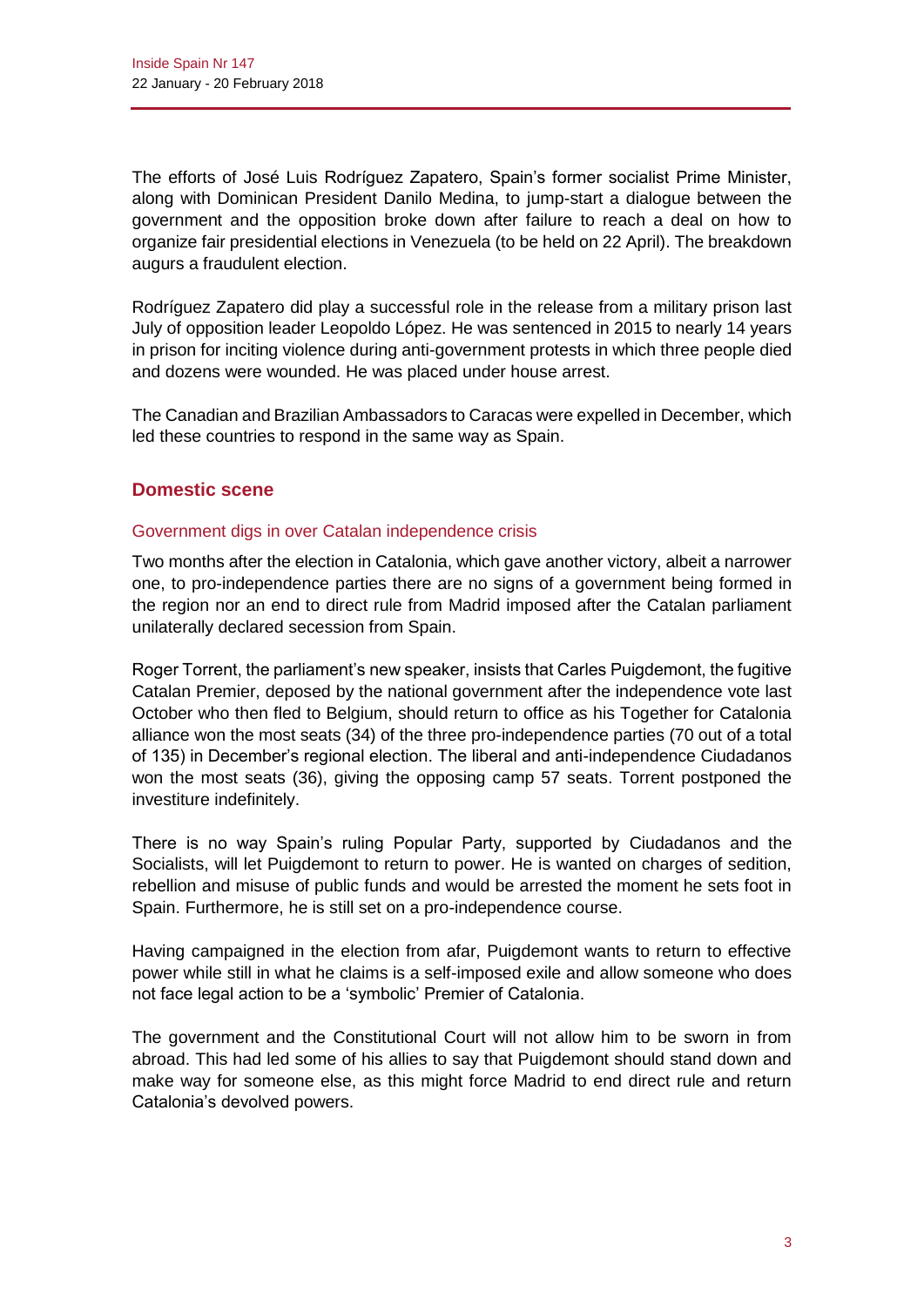In a sign that he is beginning to realise that the game is up, Puigdemont wrote to a colleague in text messages that were caught on camera by a Spanish broadcaster. 'Our side has sacrificed us; me, at least'.

The pro-independence camp is far from united on the strategy to adopt. Moreover, those secessionists summoned to declare before a court have not told the same story. Contradicting others under investigation, Mireia Boya, the former head of the parliamentary group of the anti-capitalist anarchists CUP, said last October's declaration of independence was real and not symbolic.

Puigdemont's presence abroad is completing the attempts of three jailed Catalan separatists to be released on bail, as the judge believes they might follow his path.

Former Catalan Vice-President Oriol Junqueras, and activists Jordi Sánchez and Jordi Cuixart face possible sedition charges. Junqueras is also under investigation for alleged rebellion and embezzlement, punishable with decades in prison.

Anna Gabriel, a former member of the Catalan parliament for CUP and under investigation, refused to appear before the Supreme Court and remained in Switzerland.

Lawyers representing them have lodged a case with the United Nations Working Group on Arbitrary Detention over their 'unlawful' imprisonment. Amnesty International said the Supreme Court's decision not to release Sánchez was an 'excessive and disproportionate restriction on his right to freedom of expression and peaceful assembly'.

The failure to form a new Catalan government means that the central government is having to study decisions that need to be taken in areas such as the region's education, health and employment in the public sector.

It is also reportedly looking at changes to the language policy in state schools. All classes are taught in Catalan (Spanish is taught as a separate subject and for few hours a week). Successive Catalan governments have refused to implement the 2010 Constitutional Court ruling that those parents who want their children to be taught in Castilian have that right, as it is the common language of Spain, and postponed its implementation through legal manoeuvres. The Court ordered that 25% of instruction should be given in Spanish when the student or parents asked.

Ciudadanos, in a separate move, proposed ending the Catalan language requirement for those who want to work for the civil service in the region.

### Spain barely remains a 'full democracy', drops in EIU ranking

Spain dropped in the latest Economist Intelligence Unit's Democracy Index to 19<sup>th</sup> place out of 167 countries from 17<sup>th</sup>, because of the government's handling of the Catalan independence issue, and only just remained a 'full democracy'.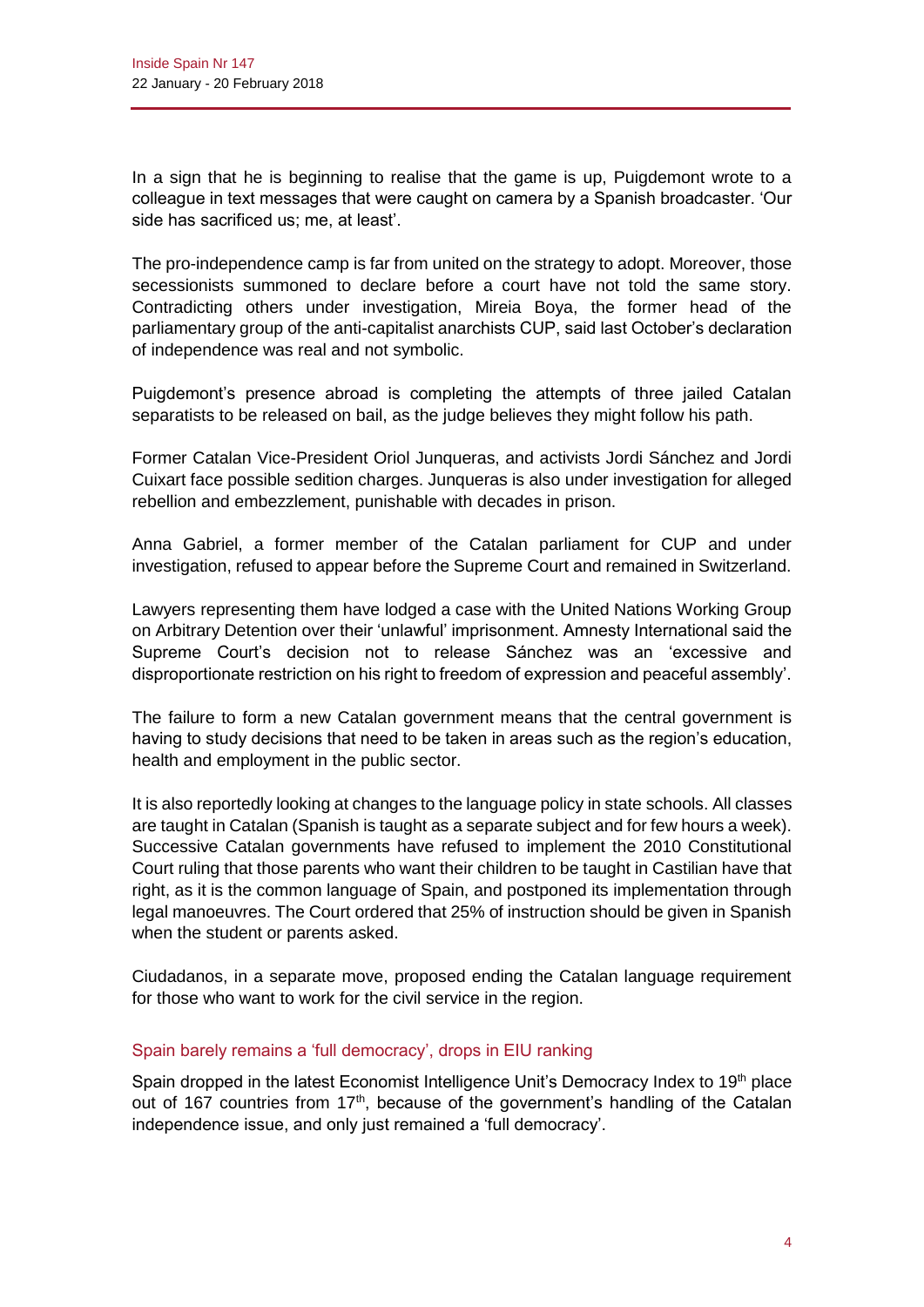The EIU said 'the national government's attempt to stop by force Catalonia's illegal referendum on independence on October 1st and its repressive treatment of proindependence politicians have put it at risk of becoming a flawed democracy'.

The index is based on five categories: electoral process and pluralism; civil liberties; the functioning of government; political participation; and political culture (see Figure 2). Based on their scores on a range of indicators within these categories, each country is then itself classified as one of four types of regime: 'full democracy'; 'flawed democracy'; 'hybrid regime'; and 'authoritarian regime'.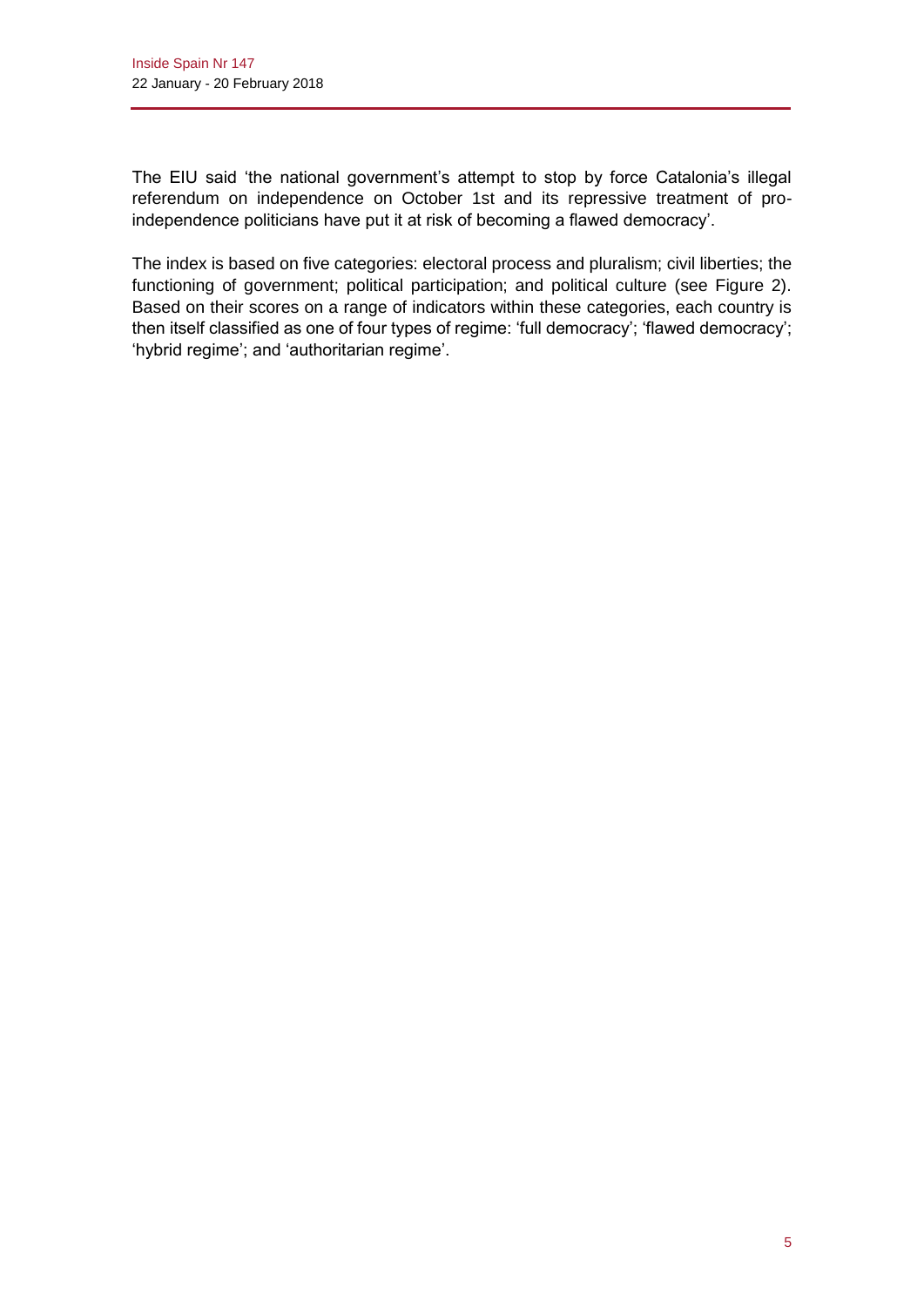|                       | Rank           | Overall<br>score | Electoral<br>process &<br>pluralism | <b>Functioning of</b><br>government | <b>Political</b><br>participation | <b>Political</b><br>culture | Civil<br>liberties |
|-----------------------|----------------|------------------|-------------------------------------|-------------------------------------|-----------------------------------|-----------------------------|--------------------|
| Full<br>democracies   |                |                  |                                     |                                     |                                   |                             |                    |
| Norway                | $\mathbf{1}$   | 9.87             | 10.00                               | 9.64                                | 10.00                             | 10.00                       | 9.71               |
| Iceland               | $\overline{2}$ | 9.58             | 10.00                               | 9.29                                | 8.89                              | 10.00                       | 9.71               |
| Sweden                | 3              | 9.39             | 9.58                                | 9.64                                | 8.33                              | 10.00                       | 9.41               |
| <b>New</b><br>Zealand | 4              | 9.26             | 10.00                               | 9.29                                | 8.89                              | 8.13                        | 10.00              |
| Denmark               | 5              | 9.22             | 10.00                               | 9.29                                | 8.33                              | 9.38                        | 9.12               |
| Canada                | $=6$           | 9.15             | 9.58                                | 9.64                                | 7.78                              | 8.75                        | 10.00              |
| Ireland               | $=6$           | 9.15             | 9.58                                | 7.86                                | 8.33                              | 10.00                       | 10.00              |
| Australia             | 8              | 9.09             | 10.00                               | 8.93                                | 7.78                              | 8.75                        | 10.00              |
| Finland               | $=9$           | 9.03             | 10.00                               | 8.93                                | 7.78                              | 8.75                        | 9.71               |
| Switzerland           | $=9$           | 9.03             | 9.58                                | 9.29                                | 7.78                              | 9.38                        | 9.12               |
| Netherlands           | 11             | 8.89             | 9.58                                | 9.29                                | 8.33                              | 8.13                        | 9.12               |
| Luxembourg            | 12             | 8.81             | 10.00                               | 8.93                                | 6.67                              | 8.75                        | 9.71               |
| Germany               | 13             | 8.61             | 9.58                                | 8.21                                | 8.33                              | 7.50                        | 9.41               |
| UK                    | 14             | 8.53             | 9.58                                | 7.50                                | 8.33                              | 8.13                        | 9.12               |
| Austria               | 15             | 8.42             | 9.58                                | 8.21                                | 8.33                              | 6.88                        | 9.12               |
| <b>Mauritius</b>      | 16             | 8.22             | 9.17                                | 8.21                                | 5.56                              | 8.75                        | 9.41               |
| Malta                 | 17             | 8.15             | 9.17                                | 8.21                                | 6.11                              | 8.75                        | 8.53               |
| Uruguay               | 18             | 8.12             | 10.00                               | 8.93                                | 4.44                              | 7.50                        | 9.71               |
| Spain                 | 19             | 8.08             | 9.17                                | 7.14                                | 7.78                              | 7.50                        | 8.82               |
| Flawed<br>democracies |                |                  |                                     |                                     |                                   |                             |                    |
| US                    | $= 21$         | 7.98             | 9.17                                | 7.14                                | 7.22                              | 8.13                        | 8.24               |
| Italy                 | $= 21$         | 7.98             | 9.58                                | 6.43                                | 7.22                              | 8.13                        | 8.53               |

## **Figure 2. The Economist Intelligence Unit's Democracy Index, 2017**

Source: The Economist Intelligence Unit.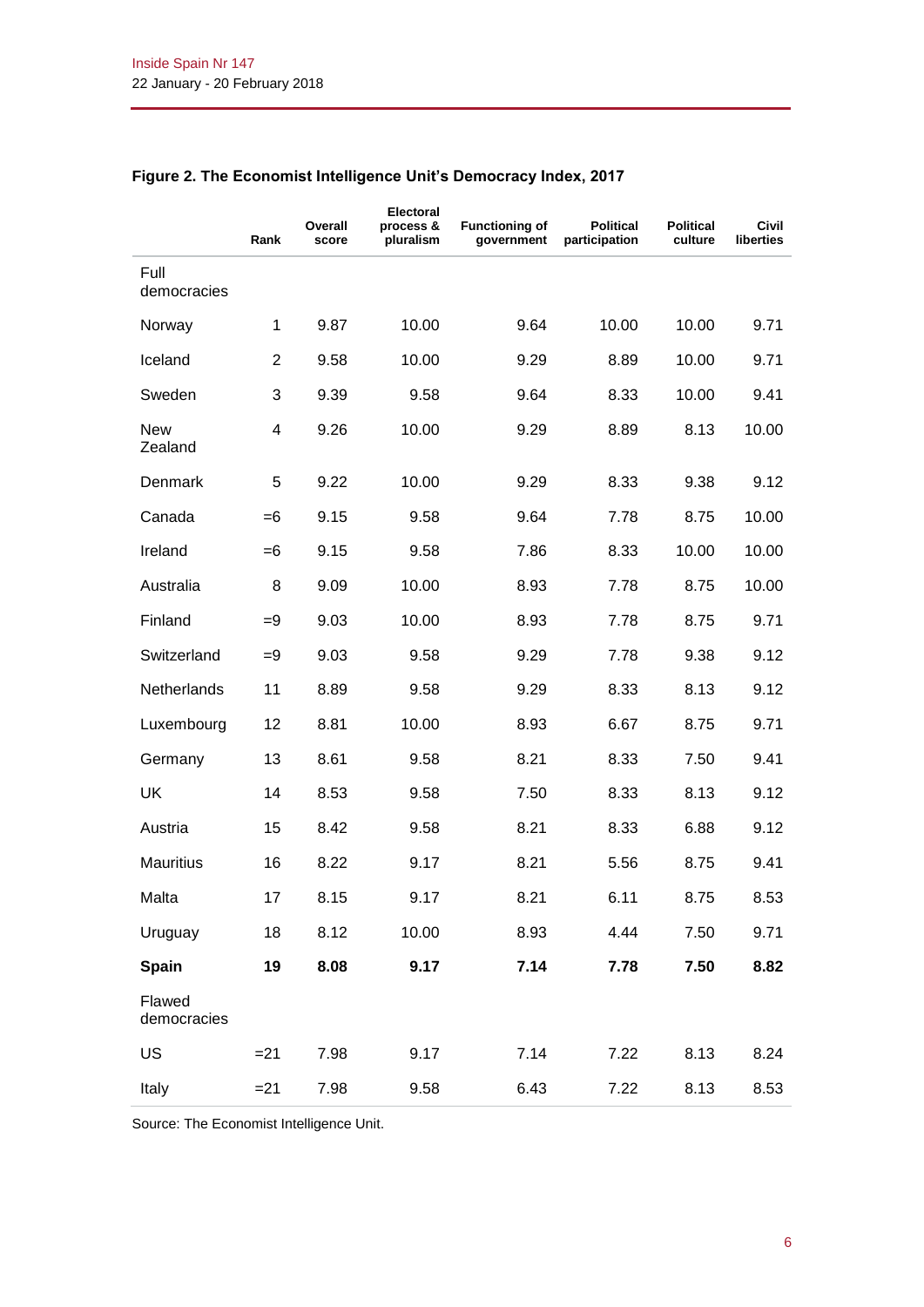Spain's score has consistently remained above 8 over the last 11 years, but at 8.08, it is now just above the threshold for full democracies. The US, Italy and France are classified as 'flawed democracies' (see Figure 3).

| <b>Country</b> | 2017 | 2016 | 2015 | 2014 | 2013 | 2012 | 2011 | 2010 | 2006 |
|----------------|------|------|------|------|------|------|------|------|------|
| France         | 7.80 | 7.92 | 7.92 | 8.04 | 7.92 | 7.88 | 7.77 | 7.77 | 8.07 |
| Germany        | 8.61 | 8.63 | 8.64 | 8.64 | 8.31 | 8.34 | 8.34 | 8.38 | 8.82 |
| Italy          | 7.98 | 7.98 | 7.98 | 7.85 | 7.85 | 7.74 | 7.74 | 7.83 | 7.73 |
| Spain          | 8.08 | 8.30 | 8.30 | 8.05 | 8.02 | 8.02 | 8.02 | 8.16 | 8.34 |
| UK             | 8.53 | 8.36 | 8.31 | 8.31 | 8.31 | 8.21 | 8.16 | 8.16 | 8.08 |

**Figure 3. The Economist Intelligence Unit's Democracy Index, 2006-17, main EU countries, total score out of 10**

Source: The Economist Intelligence Unit.

Spain's score in the category of electoral process and pluralism, since the [index](https://www.eiu.com/public/topical_report.aspx?campaignid=DemocracyIndex2017) was launched in 2006, remained steady at 9.58 until the latest ranking when it dropped to 9.17 (see Figure 4). In functioning government it fell from 7.86 to 7.14, rose in political participation (from 6.11 to 7.78) and declined in political culture (from 8.75 to 7.50) and also in civil liberties (from 9.41 to 8.82).

| Category                            | 2017             | 2016             | 2015             | 2014             | 2013             | 2012             | 2011             | 2006             |
|-------------------------------------|------------------|------------------|------------------|------------------|------------------|------------------|------------------|------------------|
| Electoral<br>process &<br>pluralism | 9.17             | 9.58             | 9.58             | 9.58             | 9.58             | 9.58             | 9.58             | 9.58             |
| Functioning of<br>government        | 7.14             | 7.14             | 7.14             | 7.14             | 7.50             | 7.50             | 7.50             | 7.86             |
| Political<br>participation          | 7.78             | 7.22             | 7.22             | 7.22             | 6.11             | 6.11             | 6.11             | 6.11             |
| Political culture                   | 7.50             | 8.13             | 8.13             | 6.88             | 7.50             | 7.50             | 7.50             | 8.75             |
| Civil liberties                     | 8.82             | 9.41             | 9.41             | 9.41             | 9.41             | 8.53             | 9.41             | 9.41             |
| Overall score                       | 8.08             | 8.30             | 8.30             | 8.05             | 8.02             | 8.02             | 8.02             | 8.34             |
| Rank                                | 19 <sup>th</sup> | 17 <sup>th</sup> | 17 <sup>th</sup> | 22 <sub>nd</sub> | 25 <sup>th</sup> | 25 <sup>th</sup> | 25 <sup>th</sup> | 16 <sup>th</sup> |

**Figure 4. The Economist Intelligence Unit's Democracy Index 2006-17, by category for Spain, scores out of 10**

Source: The Economist Intelligence Unit.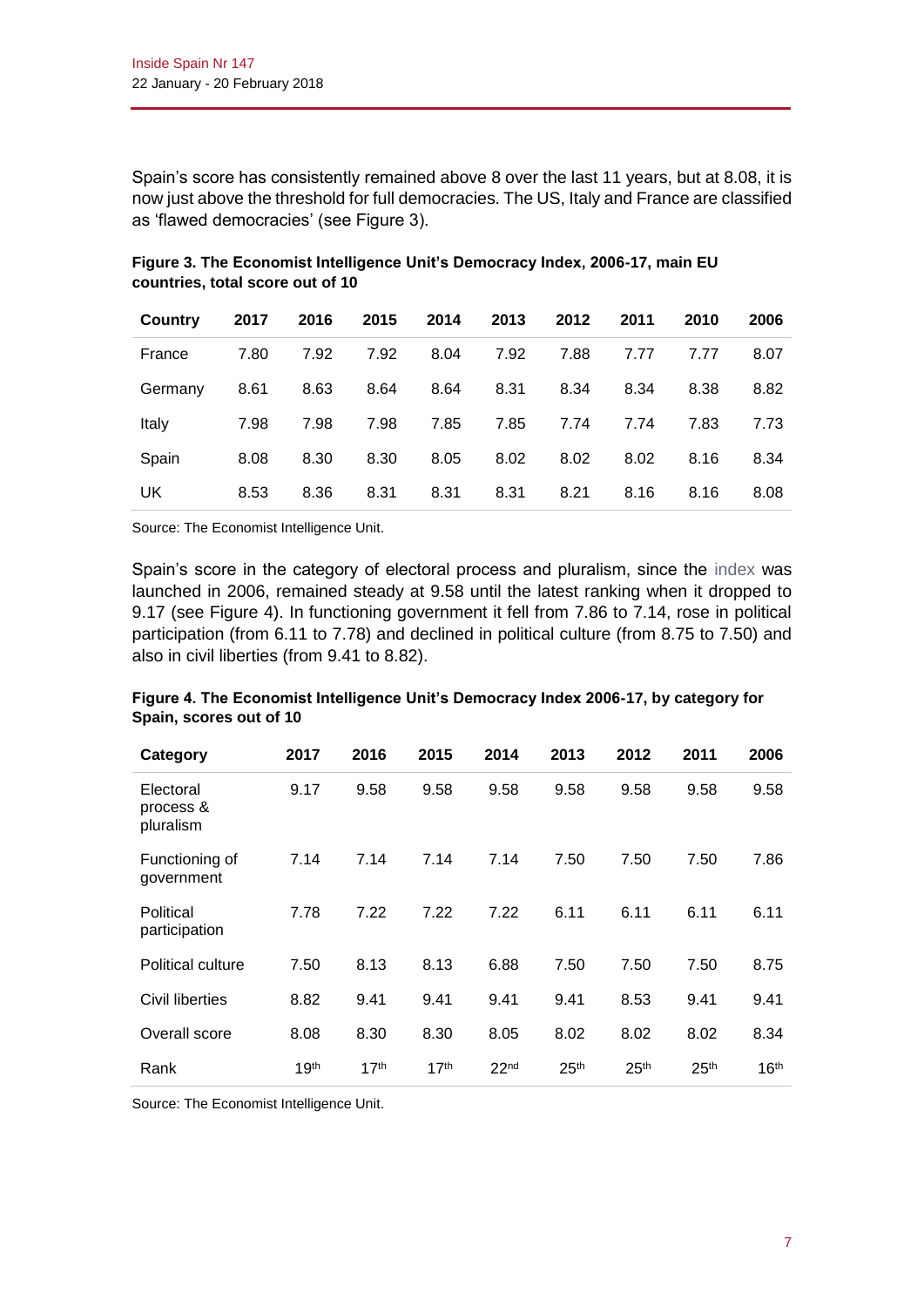### Ciudadanos secures its lead over all other parties

The liberal Ciudadanos ('Citizens') is increasingly emerging as the party that would win the next general election and it is doing so by taking votes away from both the conservative Popular Party (PP) and the Socialists, according to Metroscopia polls.

Founded in 2006 in Catalonia to stand up more resolutely than the PP and the Socialists had done against the region's independence movement, Ciudadanos (C's) would win 28% of the vote, more than double the share it obtained in 2016, if an election were held today (see Figure 5).

|                   | 26/VI/16<br>election | 11/XI/16 | 4/VI/17 | 12/XI/17 | 12/1/18 | 9/2/18 |
|-------------------|----------------------|----------|---------|----------|---------|--------|
| <b>PP</b>         | 33.0                 | 35.7     | 25.9    | 26.1     | 23.2    | 21.9   |
| <b>Socialists</b> | 22.7                 | 17.9     | 22.8    | 22.7     | 21.6    | 20.1   |
| Unidos<br>Podemos | 21.1                 | 23.1     | 19.2    | 14.7     | 15.1    | 16.8   |
| Ciudadanos        | 13.0                 | 13.0     | 18.7    | 22.7     | 27.1    | 28.3   |

### **Figure 5. Voter intention (% of valid votes)**

(1) Unidos Podemos as of the June 2016 election.

Source: Metroscopia.

Its victory would end Spain's two-party system. Albert Rivera, C's leader, sees himself in the mould of France's Emmanuel Macron, Italy's Matteo Renzi and Canada's Justin Trudeau who upturned the political status quo in their countries.

The PP and the Socialists have alternated in power since 1982. The combined share of their votes was rarely below 70% (it peaked at 80% in 2004) until 2015 when it was just over 50%, as a result of the arrival of two insurgent parties, C's and the far left Podemos (see Figure 6).

### **Figure 6. The rise and fall of the Socialists and the PP, 1982-June 2016 (% of votes in general elections)**

|    |  | 1982 1986 1989 (1) 1993 1996 2000 2004 2008 2011 2015 2016   |  |  |  |  |
|----|--|--------------------------------------------------------------|--|--|--|--|
|    |  | PSOE 48.1 44.1 39.6 38.8 37.6 34.2 42.6 43.9 28.8 22.0 33.0  |  |  |  |  |
| PP |  | 26.4 26.0   25.8 34.8 38.8 44.5 37.7 39.9 44.6 28.7 22.7     |  |  |  |  |
|    |  | Total 74.5 70.1 65.4 73.6 76.4 78.7 80.3 83.8 73.4 50.7 52.7 |  |  |  |  |

(1) Alianza Popular (AP) became the Popular Party (PP) in 1989.

Source: Interior Ministry.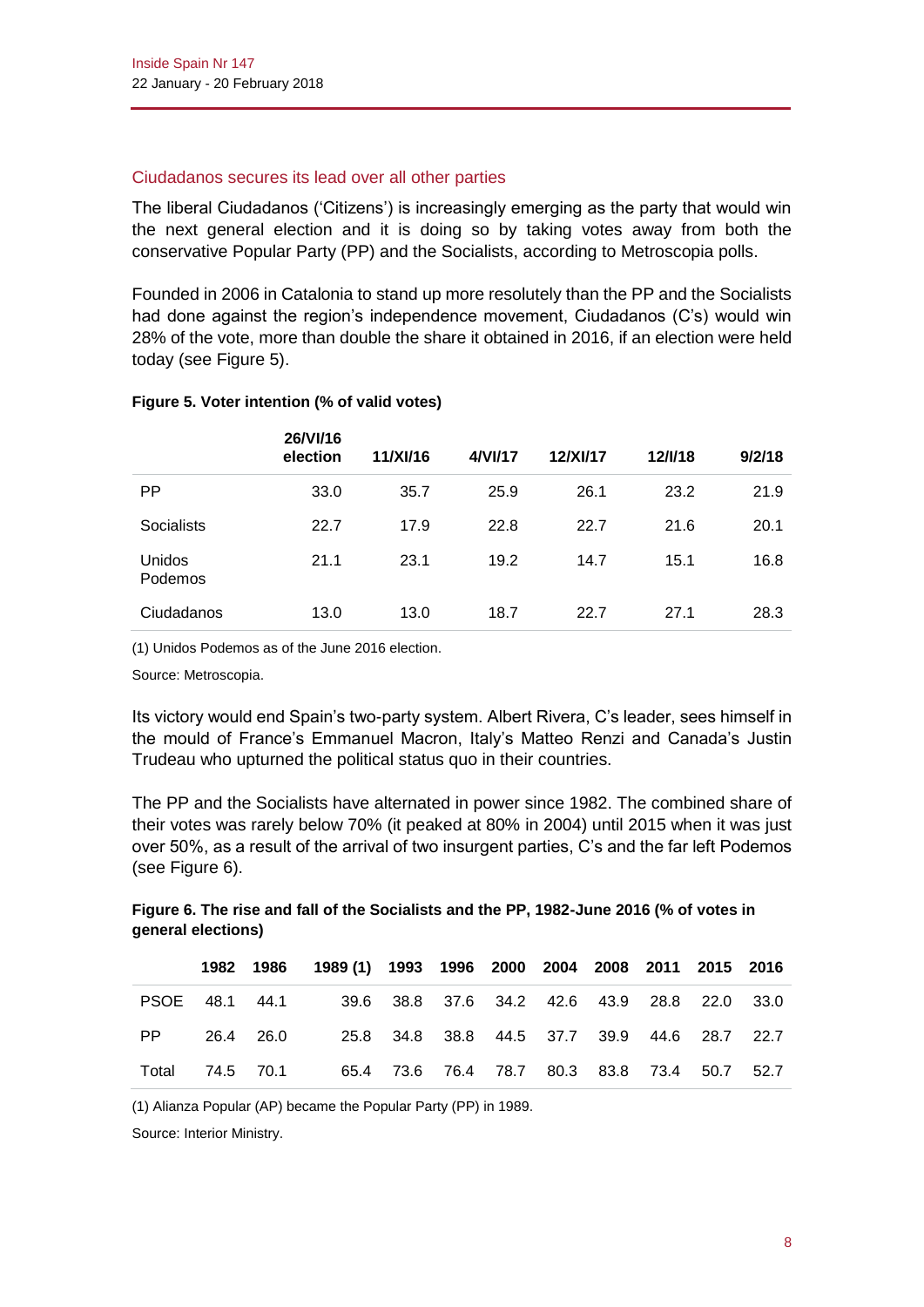Both these parties, when they did not enjoy an absolute majority in parliament, conceded greater autonomy to Catalonia and more money in return for the then CiU nationalist party, the dominant force in the region, supporting their minority governments.

C's, which supports the current minority PP government but has not joined it, is having more success than a previous centrist party, Union, Progress and Democracy (UPyD), founded in 2007. It won 1.2% of the vote in the 2008 general election (one seat), 4.7% in 2011 (five seats) and no seats in the 2015 and 2016 elections (0.2%).

C's success in winning the most seats in last December's Catalan election, called after the PP imposed direct rule on the region following a unilateral declaration of independence by Carles Puigdemont, brought it national attention. The three proindependence parties, however, won the most seats in the Catalan parliament.

The PP under Mariano Rajoy, in power since 2011, can claim credit for turning around the economy, which went into a deep recession after the bursting of a massive property bubble in 2008, and for reducing unemployment from a peak of 27% in 2012 to a still high 16.5%. But it is embroiled in a series of corruption scandals that are in the courts where some leading regional and repentant PP figures are making embarrassing revelations about the PP.

There is also a sense that the PP has run out of ideas and has become ossified, in stark contrast to C's which is brimful of projects to deal with, for example, education (the dropout rate is high) and on how to reduce the gulf between those on permanent and temporary contracts.

The party is also more youthful (most PP voters are over 55). Rajoy, who has led his party for 14 years, is 62. Rivera is 38. Close to two-thirds of PP voters (62%) say Rajoy should step down (85% across all parties). The debate on who should succeed Rajoy within the PP is so far only a timid one.

The Socialists are also under siege from C's, though to a lesser extent than the PP. Metroscopia says 900,000 of its voters would go over to C's if an election was held tomorrow and only 300,000 would switch from the far-left Unidos Podemos to the Socialists.

The next general election is not due until June 2020, but the investiture pact between the PP and C's enabling the former to govern is under increasing strain. José Manuel Villegas, C's secretary general, says the pact, which includes anti-corruption measures, is 'frozen' and that 'it is not blank check and the PP has to fulfil it'.

## ECHR orders Spain to compensate ETA bombers for ill treatment

The European Court of Human Rights (ECHR) ordered the government to compensate two members of the Basque terrorist group ETA convicted of the 2006 bombing of Madrid airport for the 'inhuman and degrading treatment' they received while in police custody.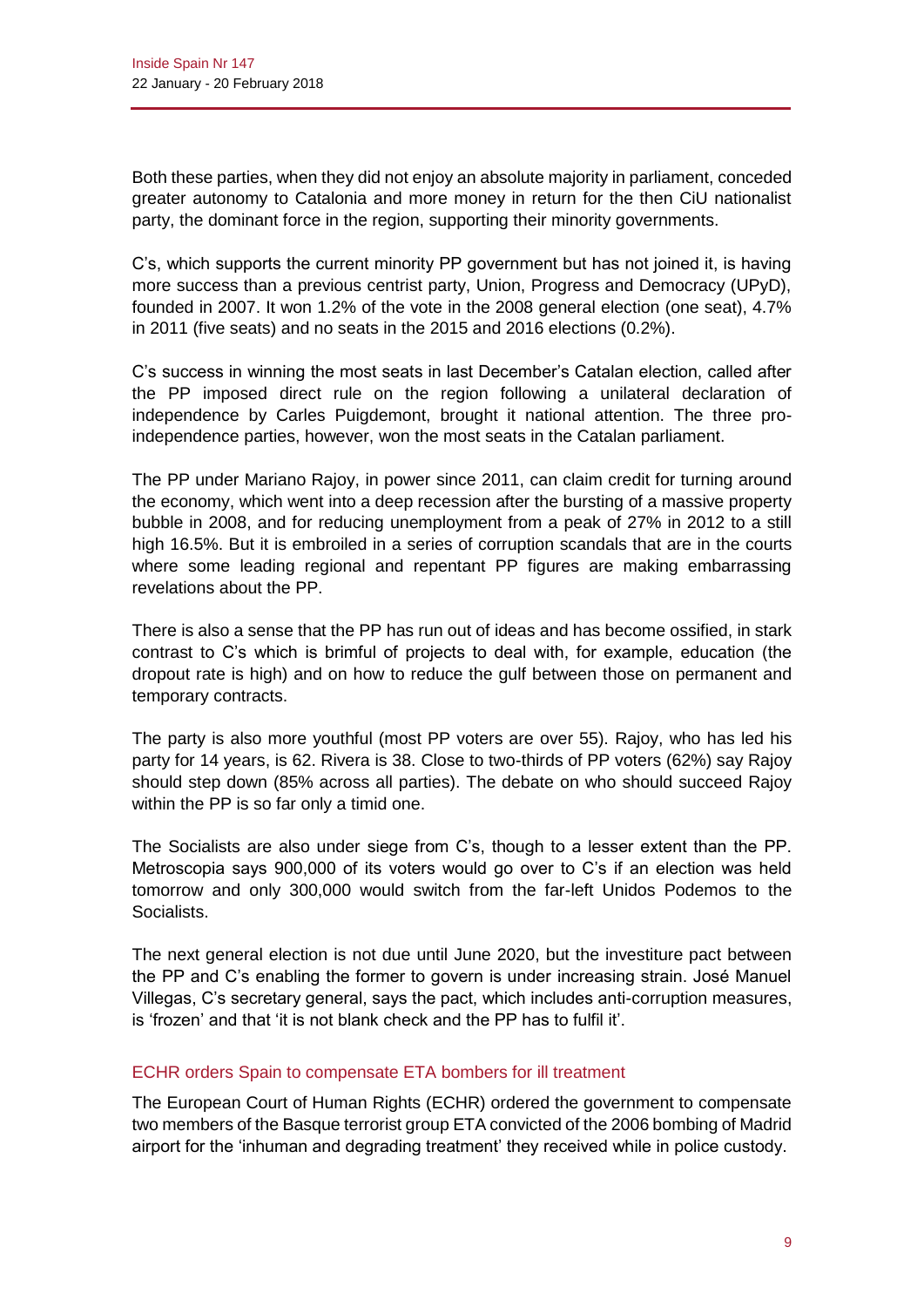The ECHR did not uphold the claims by Igor Portu and Martín Sarasola, who are serving life sentences for the bombing which killed two people and injured 50, that they had been tortured.

Portu was hospitalised for five days with injuries. Sarasola also suffered injuries. A Spanish court in 2010 convicted four members of the paramilitary Civil Guard of torture but the Supreme Court overturned the verdict a year later.

The court ordered Spain to pay Portu and Sarasola €30,000 euros and €20,000, respectively, in damages for the infringement of their basic rights.

ETA killed more than 800 people during a four-decade terrorist campaign. It has not killed since 2010 and officially disarmed last year.

The ruling came at an awkward time for the government and gave ammunition to those who question the rule of law in Spain, particularly Catalan secessionists whose cause violates Spain's constitution.

Spain moved up one place in the latest WJP Rule of Law index, released last month, on an unchanged score of 0.70, with 1 indicating the strongest adherence to the rule of law (see Figure 7).

|         | Figure 7. 2017 WJP Rule of Law Index, global rankings of selected countries by factors, |  |
|---------|-----------------------------------------------------------------------------------------|--|
| 2017-18 |                                                                                         |  |

|         | <b>Overall</b> | <b>CoGP</b> | <b>AoC</b> | <b>OG</b> | <b>FR</b> | <b>OS</b> | <b>RE</b> | CJ | Cr.J |
|---------|----------------|-------------|------------|-----------|-----------|-----------|-----------|----|------|
| France  | 18             | 17          | 20         | 10        | 24        | 46        | 16        | 22 | 21   |
| Germany | 6              | 6           | 13         | 11        | 5         | 17        | 8         | 3  |      |
| Italy   | 31             | 24          | 39         | 30        | 28        | 50        | 35        | 52 | 22   |
| Spain   | 23             | 23          | 24         | 21        | 19        | 37        | 23        | 27 | 24   |
| UK      | 11             | 9           | 14         | 8         | 12        | 21        | 9         | 14 | 11   |

(1) Out of 113 countries. CoGP, Constraints on government powers; AoC, absence of corruption; OG, open government; FR, fundamental rights; OS, order and security; RE, regulatory enforcement; CJ, çivil justice; Cr.J, criminal justice.

Source: World Justice Project.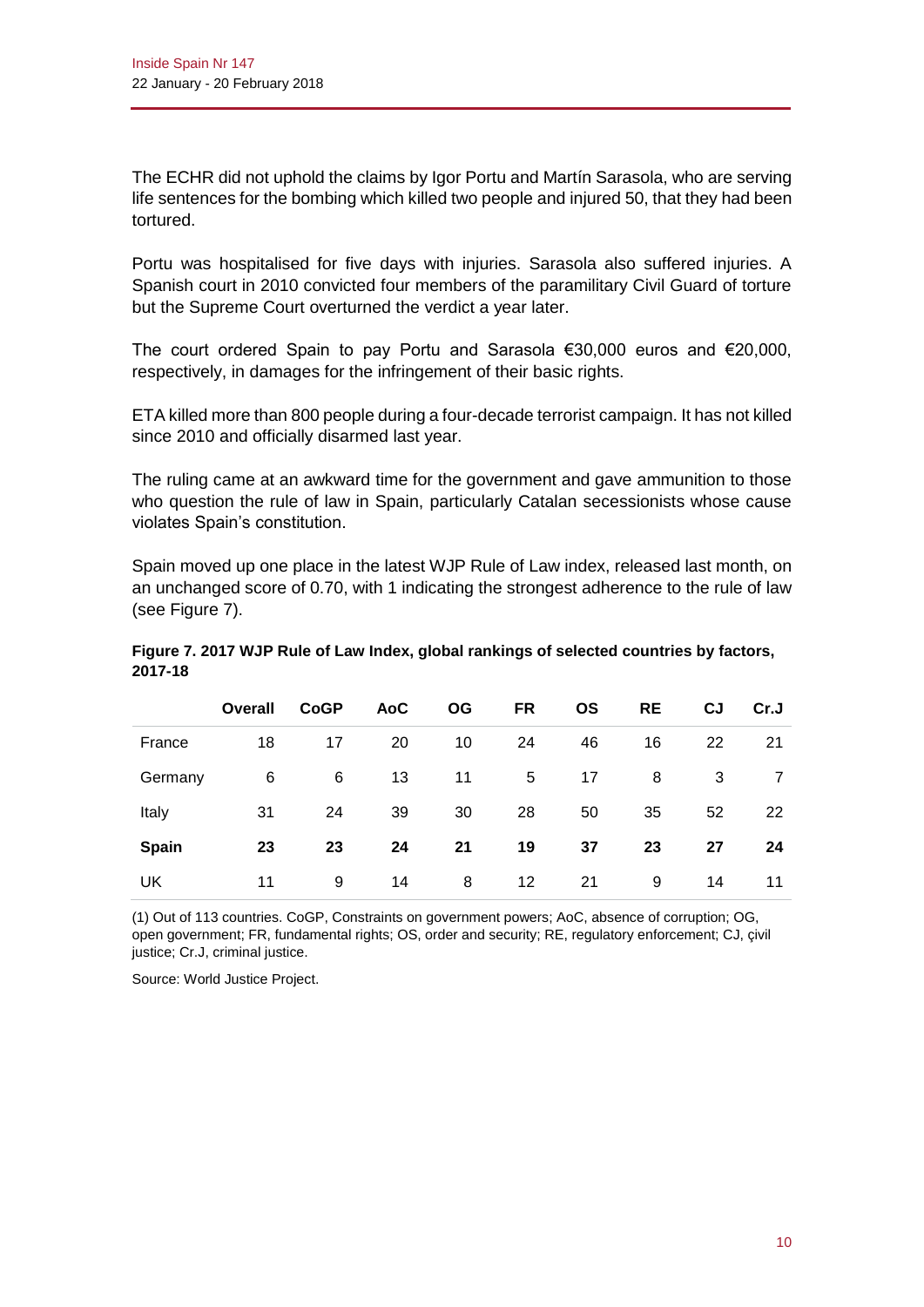# **The Economy**

### Exports of goods notch up yet another record

Merchandise exports in 2017 were 9% higher at €277.1 billion, setting yet another record for the eighth year running (see Figure 8).

|      | Exports $(\epsilon$ bn) | % of GDP | Coverage (%) (1) |
|------|-------------------------|----------|------------------|
| 2007 | 185.0                   | 17.6     | 64.7             |
| 2008 | 189.2                   | 17.3     | 66.8             |
| 2009 | 159.9                   | 15.2     | 77.6             |
| 2010 | 186.8                   | 17.7     | 77.8             |
| 2011 | 215.2                   | 20.2     | 81.8             |
| 2012 | 226.1                   | 21.5     | 87.7             |
| 2013 | 235.8                   | 22.8     | 93.4             |
| 2014 | 240.6                   | 22.9     | 90.6             |
| 2015 | 249.8                   | 23.3     | 90.9             |
| 2016 | 256.5                   | 22.8     | 93.6             |
| 2017 | 277.1                   | 23.8     | 91.6             |

|  |  | Figure 8. Merchandise exports' value, as a % of GDP and coverage, 2007-17 ( $\epsilon$ bn and %) |
|--|--|--------------------------------------------------------------------------------------------------|
|--|--|--------------------------------------------------------------------------------------------------|

(1) Exports as a percentage of imports.

Source: Ministry of Economy and Competitiveness.

The total number of exporters rose from 148,658 in 2016 to 161,454, and regular ones (more than four years running) increased from 49,767 to 50,562 (38,373 in 2012).

Exports are a key driver of Spain's economic recovery (GDP growth of 3% for the last three years) and have helped to turn around a massive current account deficit.

The leading export sectors were capital goods (20.3% of the total and up 9.2%), food, drinks and tobacco (16.5% and 6.3%, respectively) and the motor industry (16.3% and 0.1%).

Exports as a percentage of imports remained at more than 90%. The trade deficit was 31.9% higher at €24.7 billion (in 2008 at the height of the boom it was €94 billion).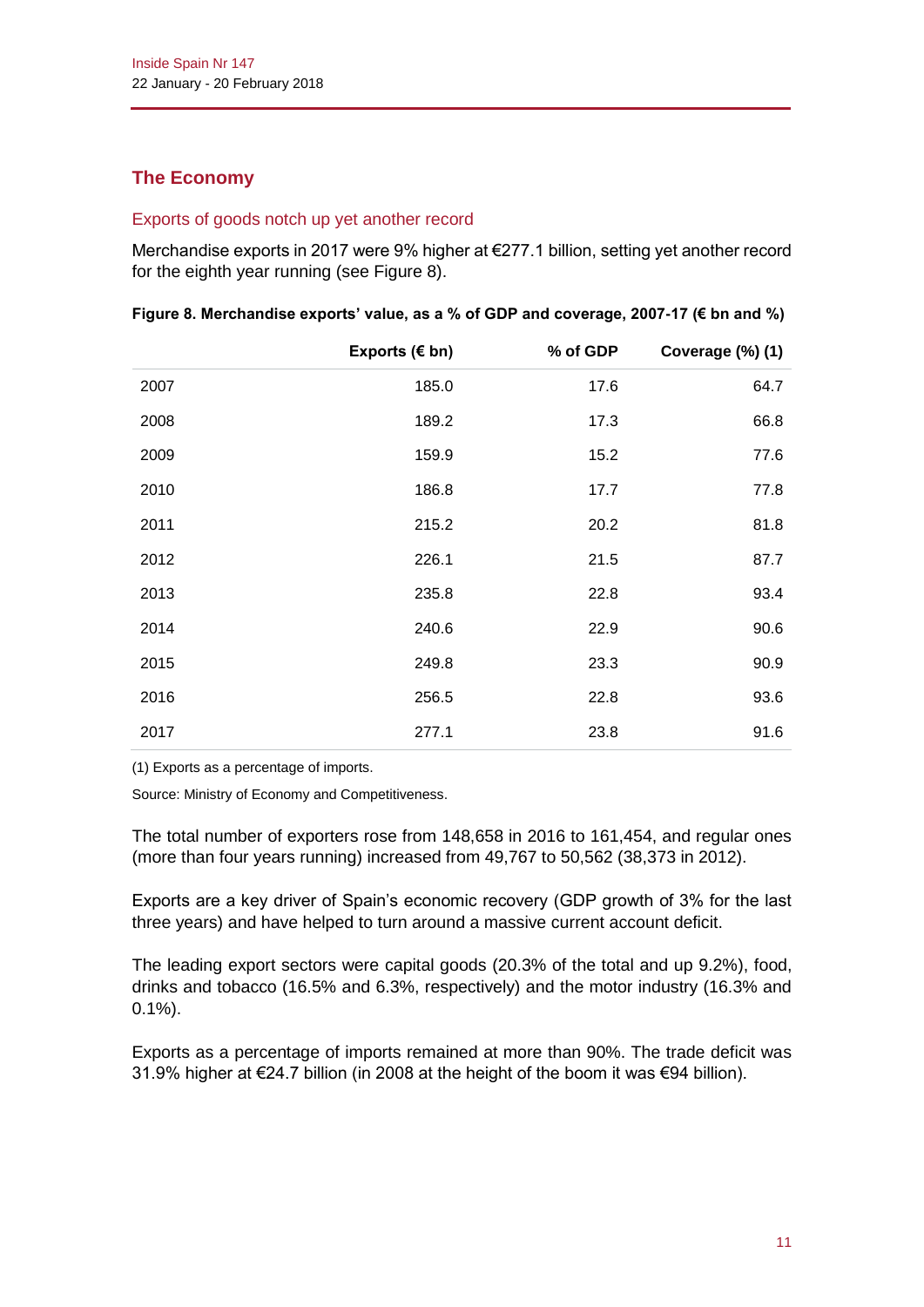### House sales at highest level since 2008…

A total of 464,423 homes were sold last year, 14.6% more than in 2016 and the largest number since 2008 (552,000), the year when Spain's massive property bubble burst with a devastating impact on the economy.

The property market touched bottom in 2013 with 312,600 transactions (775,300 in 2007) and since then has gradually recovered (see Figure 9).

|        | 2013    | 2014    | 2015    | 2016    | 2017    |
|--------|---------|---------|---------|---------|---------|
| New    | 143,800 | 117,500 | 77,000  | 75,100  | 83,300  |
| Second | 168,800 | 201,300 | 278,600 | 330,300 | 381,200 |
| Total  | 312,600 | 318,800 | 355,600 | 405,400 | 464,400 |

### **Figure 9. Number of properties sold, 2013-17**

Source: INE.

House prices rose on average by 7.6% in 2017 for the fourth year running (+5.7% in 2016), but are still 21% lower than the peak in 2007.

### … Banks' non-performing loans at lowest level since 2011

The non-performing loans of banks and savings banks accounted for 7.79% of total lending at the end of 2017, the lowest level since 2011, according to the Bank of Spain.

### Move to boost private pension funds

The government, faced with a social security system that is not sustainable in its current form, approved a measure in a bid to make private pension plans more attractive by allowing contributors to make withdrawals after 10 years.

Spain has a low level of private pension savings, although higher than France and Germany (see Figure 10). These countries, however, do not have such a creaking state pension system. Spain's level of household savings was down to 6.1% of disposable income at the end of 2017 from a peak of 13.4% in 2009.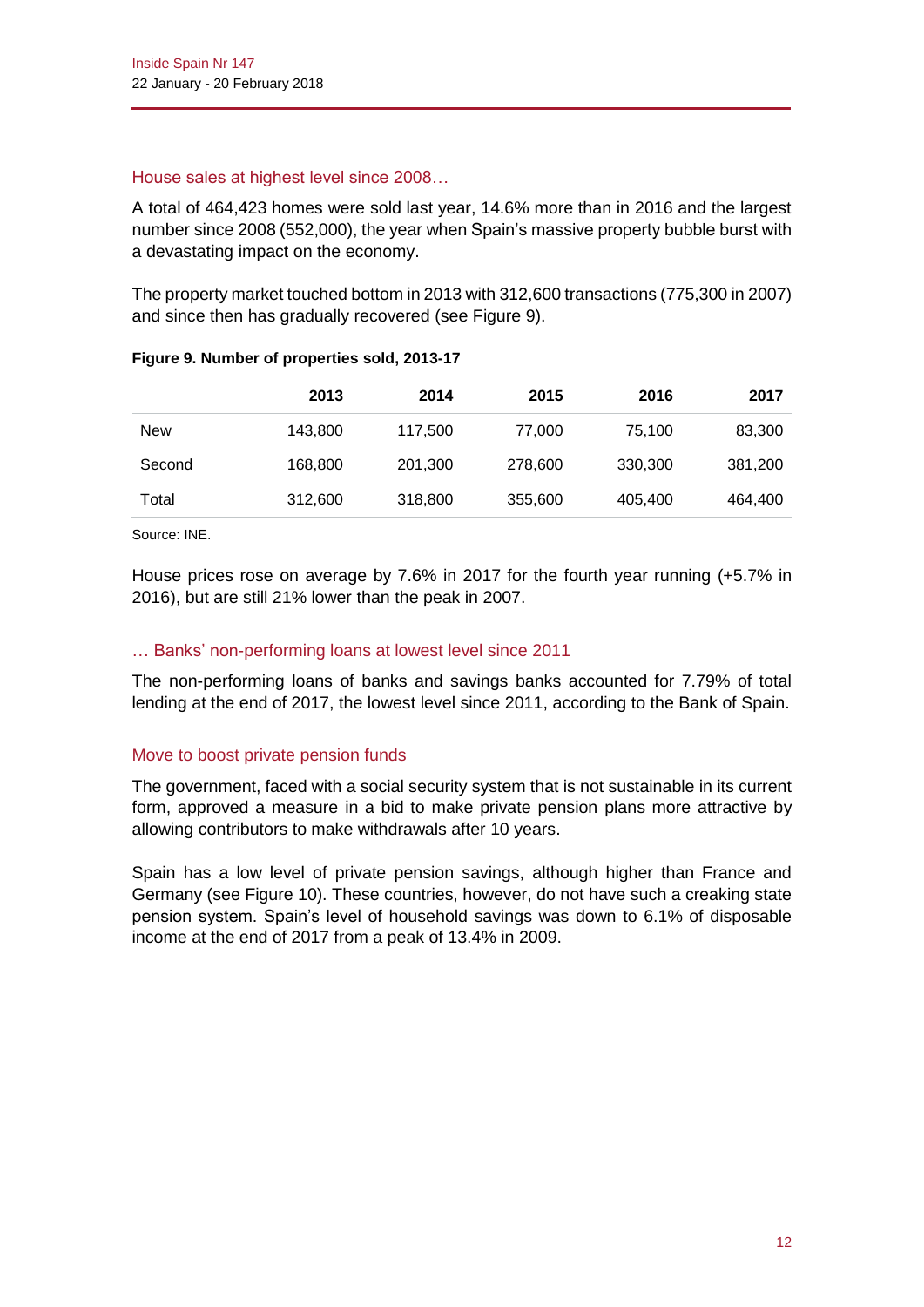|         | % of GDP |
|---------|----------|
| France  | 9.8      |
| Denmark | 209.0    |
| Germany | 6.8      |
| Italy   | 9.4      |
| Mexico  | 16.7     |
| Spain   | 14.0     |
| UK      | 95.3     |
| US      | 134.9    |

### **Figure 10. Assets in private pension plans (% of GDP), 2016**

Source: Pensions at a Glance 2017, OECD.

The combination of a fast ageing population and high unemployment (there are still one million fewer social security contributors than in 2007) has put the social security system under tremendous strain. The system ended 2017 with a record deficit of €18.8 billion, up from €18.5 billion in 2016.

The reserve fund created in 2000 and built up during the boom years to help pay pensions, which peaked at €66.8 billion in 2011, has virtually been depleted.

According to UN projections, there will be 76 people in Spain above the age of 65 per 100 people aged 20-64 in 2050 against 30 currently.

Effective retirement ages, measured by the average age of leaving the labour market, were rising before Spain's recession but have been stagnant at about 62 years for both men and women, well below the respective OECD averages of 65 and 64 years, and well below the statutory Spanish retirement age (65.3 years). Meanwhile, life expectancy at age 65 has continued to rise sharply.

Pension reforms were enacted in 2013. Pensions since then have increased by a minimum of 0.25% a year and can only rise further if the state pension fund is in surplus. Payment rises are capped at 0.5% above inflation. As of next year, pensions will be calculated with the help of a new 'sustainability factor' that links payments to life expectancy –and ensures that pensions will actually fall as the average lifespan increases–.

There are still severe disincentives to combine work and a full pension. Spain is one of seven OECD countries that applies limits to the earnings above which combined pension benefits are reduced. The pensions of those who continue working are reduced by 50%, apart from self-employed workers earning less than the minimum wage or hiring at least one worker. Furthermore, workers still in employment and receiving a pension do not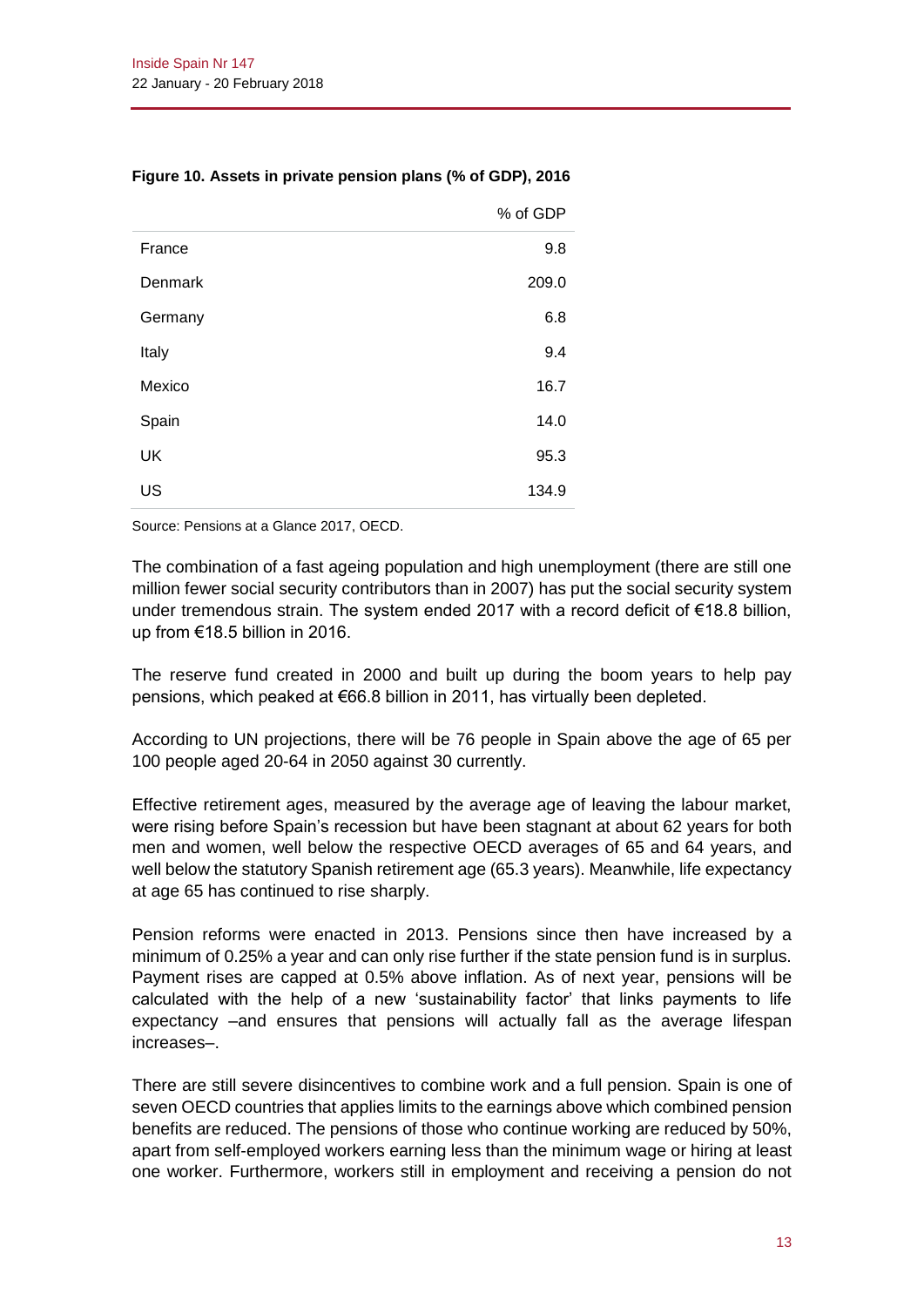earn additional pension entitlements although they pay a special 'solidarity' contribution of 8%, which does not apply to those continuing to work and deferring the pension.

Despite the problems, pensioners have survived Spain's economic crisis much better than young adults, a significant chunk of whom earn well under €1,000 a month and are on precarious temporary contracts. The average income of pensioners over the last decade was higher than the average national income.

While in the OECD as a whole, 11.5% of the population live below the poverty line and 15.5% of pensioners, in Spain the figures are reversed (15.5% and 5.4%, respectively).

### **Corporate scene**

### ACS wins €3.3bn contract for Montreal's automatic passenger transport system

A consortium of companies led by ACS Group won the  $\epsilon$ 3.3 billion contract to design and build the automatic passenger transport system for Montreal, the largest infrastructure project in Quebec since Montreal's underground railway was inaugurated in 1966.

It will be the fourth largest transport system in the world after Singapore, Dubai and Vancouver.

The contract includes a new underground network in Montreal interconnected with the existing one, with bus networks and commuter trains, which will connect the city with the outlying districts of Rive Sud, Sainte-Anne-de Bellevue and Deux Montagnes, as well as the Pierre Trudeau International Airport. The new network will have 25 stations.

#### Catalan independence crisis causes German company to cancel €6 million laboratory

Germany's Agrolab Group, a European leader in the areas of agricultural, environmental, water, food and feed analysis, cancelled its €6 million investment to build a laboratory in Tarragona, because of Catalonia's unresolved independence wrangle, and will do so in Burgos.

This was the first known such cancellation of a major investment and followed the decision last year by more than 3,200 companies in Catalonia to move their legal domicile out of the region and in many cases their tax base.

In a letter to employees, Peter Wimmer, Agrolab's CEO, said an independent Catalonia would be 'a catastrophe for our business' as it would mean Catalonia no longer formed part of the EU. 'Our decision to build a laboratory in Burgos is based on the last Catalan elections when the separatist parties won the same power as before. The political developments do not allow us to take any other decision'.